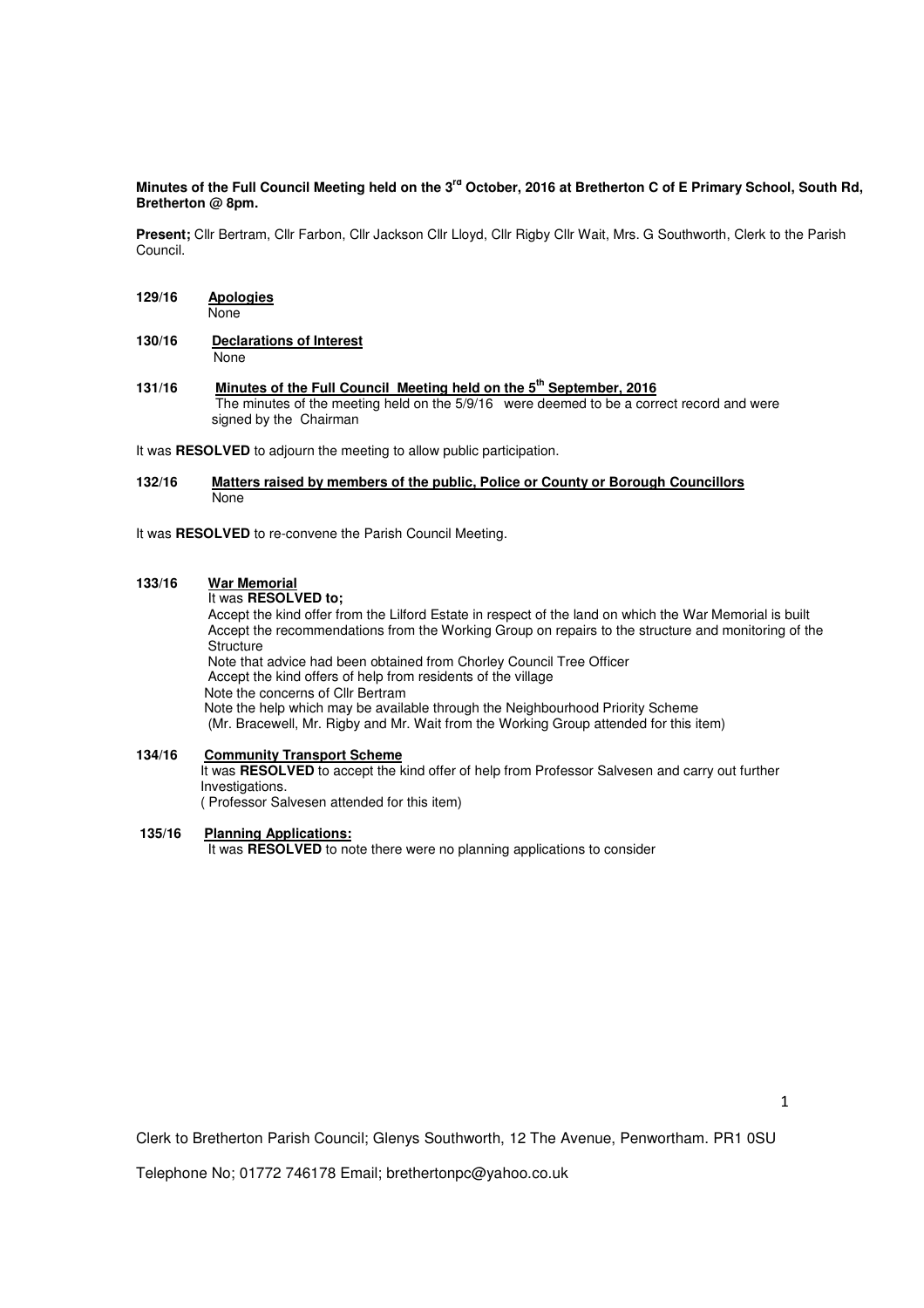## **136/16 Finance**

## **136.01/16 Payment**

 It was **RESOLVED** to pay the following invoices and grants The invoices having been inspected/authorized by **Cllr Lloyd and Cllr Jackson** 

| <b>Cheque</b><br>No. | Recipient                  | <b>Description</b>           | Amount |
|----------------------|----------------------------|------------------------------|--------|
| 1444                 | Glenys Southworth          | September Salary             | 167-21 |
| 1445                 | Glenys Southworth          | September Expenses           | 36.78  |
| 1446                 | <b>Wignalls Landscapes</b> | Work undertaken in September | 312-80 |
| 1447                 | <b>BDO</b>                 | <b>External Audit Report</b> | 120-00 |

#### **136.02/16 Monitoring Statement**

It was **RESOLVED** that the monitoring statement for the period to the 30/9/16 be approved and the Chairman signed the statement on behalf of the Parish Council.

#### **137/16 HGV Vehicles.**

It was **RESOLVED** to defer this item to the November meeting.

#### **138/16 Best Kept Village Competition; Judges Report** It was **RESOLVED** to note the results and congratulate the Blue Anchor on being highly commended.

#### **139/16 Annual Return 2015-16 External Audit Report**  It was **RESOLVED** to note the contents of the Report.

#### **140/16 Repairs to the Play Area**

 It was **RESOLVED** to note the work carried out and thank Cllr Bertram for the repairs undertaken on the Balance Beam.

- **141/16 Traffic Restriction**  It was **RESOLVED** to note the information required and identify the type of restrictions needed.
- **142/16 Draft National Planning Bill** It was **RESOLVED** not to respond to the consultation.
- **143/16 Proposed closure of phone box on Pompian Brow**  It was **RESOLVED** to object to the planned closure**.**
- **144/16 Malicious damage to a motor vehicle parked on South Rd**  It was **RESOLVED** to include an item in the next issue of the newsletter.
- **145/16 Provision of a Village Hall**  It was **RESOLVED** to investigate the idea.
- **146/16 Transport Survey**  It was **RESOLVED** to consider the suggestion in relation to access to the Play Area. from the Blue Anchor.
- **147/16 Future yearly village events** It was **RESOLVED** to consider ideas for potential events at the November meeting.

#### **148/16 NALC Community Led Housing Survey**  It was **RESOLVED** to respond to the survey.

**149/16 Date of next Meeting**  The next full Parish Council meeting will take place on Monday 7<sup>th</sup> November 2016 at 8pm at Bretherton Endowed C of E Primary School

 $\overline{2}$ 

Clerk to Bretherton Parish Council; Glenys Southworth, 12 The Avenue, Penwortham. PR1 0SU

Telephone No; 01772 746178 Email; brethertonpc@yahoo.co.uk